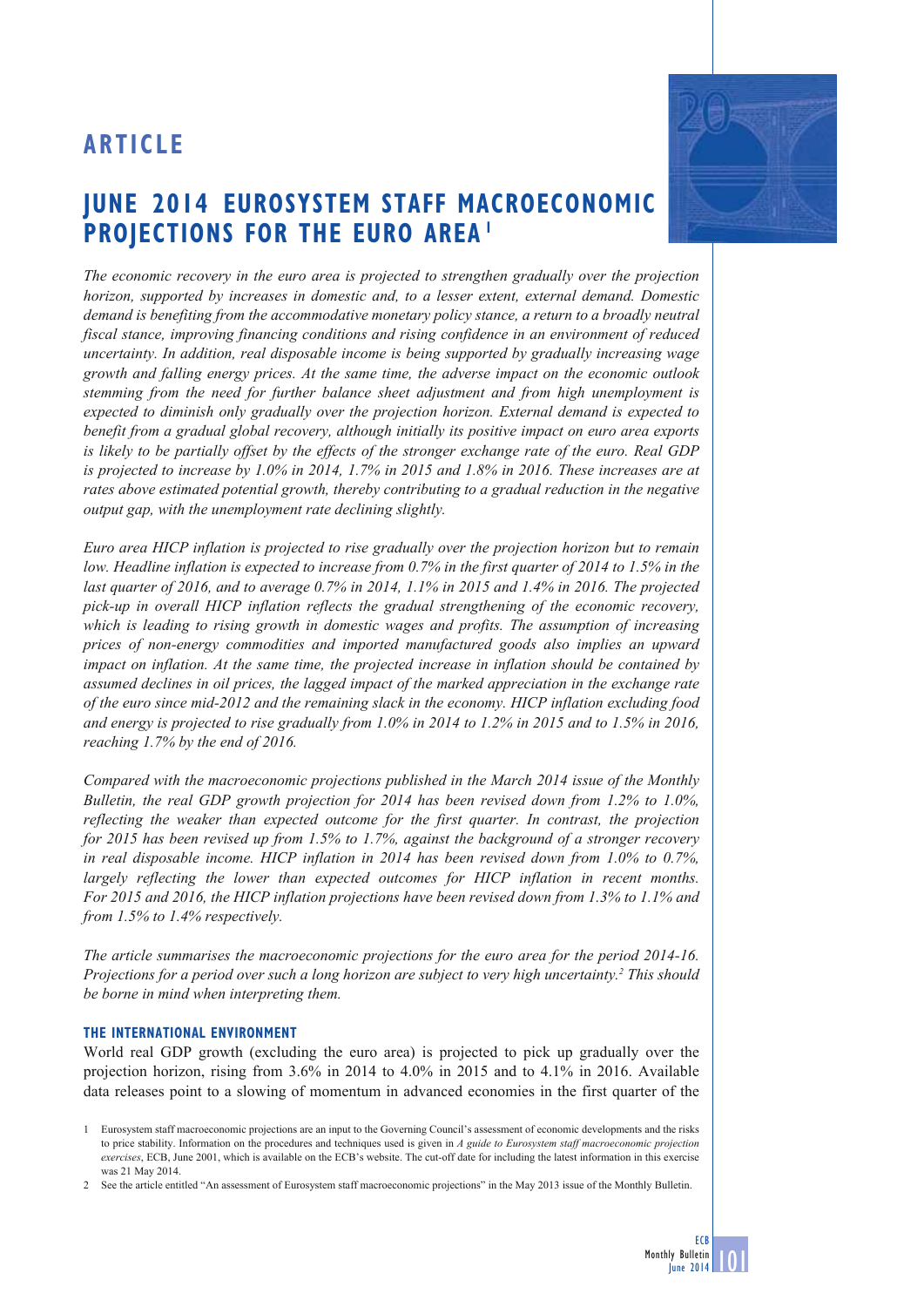year, partly related to temporary factors such as the extremely cold weather experienced in North America. Nevertheless, looking through the short-term volatility, surveys indicate reasonably robust growth momentum. Growth in emerging markets has declined, owing to weak domestic demand, the reversal of capital inflows to these economies and more limited leeway for further supportive domestic policies. Financial markets have stabilised in emerging economies since the episode of volatility in early 2014, but in many countries financial conditions have tightened quite considerably since mid-2013, weighing on activity. Looking ahead, global activity is expected to strengthen. Moderating private sector deleveraging and less fiscal consolidation, combined with improving labour markets, should support domestic demand in advanced economies. In turn, stronger demand in advanced economies should foster a rebound in the rest of the world. Growth in some emerging economies is, however, likely to be restrained by structural factors, including infrastructure bottlenecks and capacity constraints, while in those countries that were highly dependent on capital inflows and strong credit growth, activity is likely to be dampened as their economies rebalance and adjust to the changing monetary policy stance in the United States.

Global trade has lost some momentum since late last year. Looking ahead, the pick-up in activity in advanced economies – particularly in investment, which has a high import content – should spur an acceleration in global trade over the projection horizon. However, global trade is judged unlikely to expand at the same pace as in the 1990s and 2000s, when large emerging economies were being integrated into the global economy. Consequently, compared with the previous projection exercise, the baseline projection assumes a lower long-run elasticity of global trade to world activity than that seen before the global financial crisis. Global trade (excluding the euro area) is projected to grow by 4.3% in 2014, 5.7% in 2015 and 5.9% in 2016. With import demand from the euro area's main trading partners expected to expand at a slower pace than that from the rest of the world, euro area foreign demand growth is projected to be slightly weaker than global trade growth (see Table 1).

Compared with the macroeconomic projections published in the March 2014 issue of the Monthly Bulletin, global real GDP growth for 2014 has been revised down from 3.9% to 3.6%. The outlook for euro area foreign demand has been revised downwards over the entire projection horizon.

### **Table 1 The international environment**

| (annual percentage changes)                      |      |                  |      |      |      |            |      |        |                                   |        |
|--------------------------------------------------|------|------------------|------|------|------|------------|------|--------|-----------------------------------|--------|
|                                                  |      | <b>June 2014</b> |      |      |      | March 2014 |      |        | <b>Revisions since March 2014</b> |        |
|                                                  | 2013 | 2014             | 2015 | 2016 | 2014 | 2015       | 2016 | 2014   | 2015                              | 2016   |
| World (excluding euro area) real GDP             | 3.4  | 3.6              | 4.0  | 4.1  | 3.9  | 4.0        | 4.1  | $-0.3$ | 0.0                               | 0.0    |
| Global (excluding euro area) trade <sup>1)</sup> | 3.5  | 4.3              | 5.7  | 5.9  | 5.1  | 6.2        | 6.2  | $-0.8$ | $-0.5$                            | $-0.3$ |
| Euro area foreign demand <sup>2)</sup>           | 3.0  | 3.7              | 5.2  | 5.6  | 4.5  | 5.6        | 5.8  | $-0.7$ | $-0.4$                            | $-0.2$ |

1) Calculated as a weighted average of imports.

2) Calculated as a weighted average of imports of euro area trade partners. Note: Revisions are calculated from unrounded data.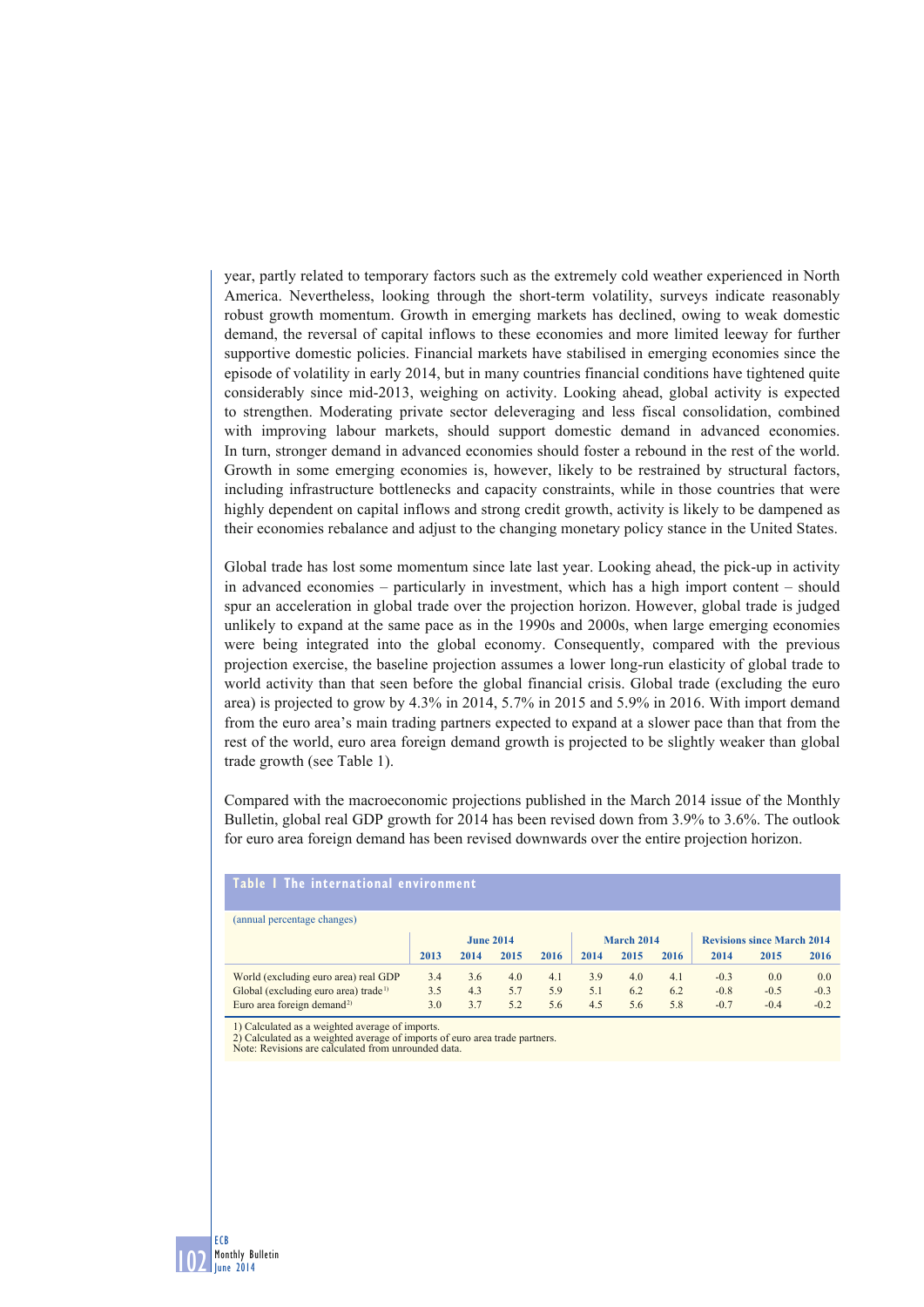June 2014 Eurosystem staff macroeconomic projections for the euro area

#### **Box 1**

# **TECHNICAL ASSUMPTIONS ABOUT INTEREST RATES, EXCHANGE RATES, COMMODITY PRICES AND FISCAL POLICIES**

The technical assumptions about interest rates and commodity prices are based on market expectations, with a cut-off date of 14 May 2014. Short-term rates are measured by the threemonth EURIBOR, with market expectations derived from futures rates. The methodology gives an average level for these short-term interest rates of 0.3% for 2014, 0.3% for 2015 and 0.4% for 2016. The market expectations for euro area ten-year nominal government bond yields imply an average level of 2.4% in 2014, 2.6% in 2015 and 3.0% in 2016<sup>1</sup>. Reflecting the path of forward market interest rates and the gradual pass-through of changes in market rates to lending rates, composite bank lending rates on loans to the euro area non-financial private sector are expected to remain broadly stable in 2014 and 2015, before rising gradually thereafter.

As regards commodity prices, on the basis of the path implied by futures markets in the two-week period ending on the cut-off date, the price of a barrel of Brent crude oil is assumed to fall from USD 108.8 in 2013 to USD 98.2 in 2016. The prices of non-energy commodities in US dollars are assumed to increase marginally in 2014, before rising somewhat faster in 2015 and 2016.<sup>2</sup>

Bilateral exchange rates are assumed to remain unchanged over the projection horizon at the average levels prevailing in the two-week period ending on the cut-off date of 14 May 2014. This implies an exchange rate of USD 1.38 per euro between 2014 and 2016, which is 4.2% higher than in 2013. Over the projection horizon, the effective exchange rate of the euro is assumed to be 2.7% stronger than in 2013.

## **Technical assumptions**

|                                                           | <b>June 2014</b> |       |       |      | <b>March 2014</b> |       |      | <b>Revisions since</b><br>March $20141$ |        |        |
|-----------------------------------------------------------|------------------|-------|-------|------|-------------------|-------|------|-----------------------------------------|--------|--------|
|                                                           | 2013             | 2014  | 2015  | 2016 | 2014              | 2015  | 2016 | 2014                                    | 2015   | 2016   |
| Three-month EURIBOR (percentage per annum)                | 0.2              | 0.3   | 0.3   | 0.4  | 0.3               | 0.4   | 0.8  | 0.0                                     | $-0.1$ | $-0.3$ |
| Ten-year government bond yields<br>(percentage per annum) | 2.9              | 2.4   | 2.6   | 3.0  | 2.8               | 3.2   | 3.6  | $-0.5$                                  | $-0.6$ | $-0.6$ |
| Oil price (in USD/barrel)                                 | 108.8            | 107.2 | 102.2 | 98.2 | 105.8             | 101.1 | 96.9 | 1.3                                     | 1.2    | 1.3    |
| Non-energy commodity prices, in USD                       |                  |       |       |      |                   |       |      |                                         |        |        |
| (annual percentage change)                                | $-5.2$           | 0.3   | 1.7   | 4.6  | $-2.5$            | 3.1   | 4.8  | 2.8                                     | $-1.4$ | $-0.2$ |
| USD/EUR exchange rate                                     | 1.33             | 1.38  | 1.38  | 1.38 | 1.36              | 1.36  | 1.36 | 1.7                                     | 2.0    | 2.0    |
| Euro nominal effective exchange rate (EER20)              |                  |       |       |      |                   |       |      |                                         |        |        |
| (annual percentage change)                                | 3.8              | 2.6   | 0.1   | 0.0  | 1.6               | 0.0   | 0.0  | 1.0                                     | 0.1    | 0.0    |

1) Revisions are expressed as percentages for levels, differences for growth rates and percentage points for interest rates and bond yields. Note: Revisions are calculated from unrounded data.

1 The assumption for euro area ten-year nominal government bond yields is based on the weighted average of countries' ten-year benchmark bond yields, weighted by annual GDP figures and extended by the forward path derived from the ECB's euro area all-bonds ten-year par yield, with the initial discrepancy between the two series kept constant over the projection horizon. The spreads between country-specific government bond yields and the corresponding euro area average are assumed to be constant over the projection horizon.

2 Oil and food commodity price assumptions are based on futures prices up to the end of the projection horizon. The prices of other nonenergy hard commodities are assumed to follow futures until the second quarter of 2015 and thereafter to evolve in line with global economic activity. EU farm gate prices (in euro), which are used for forecasting food consumer prices, are projected on the basis of an econometric model that takes into account developments in international food commodity prices.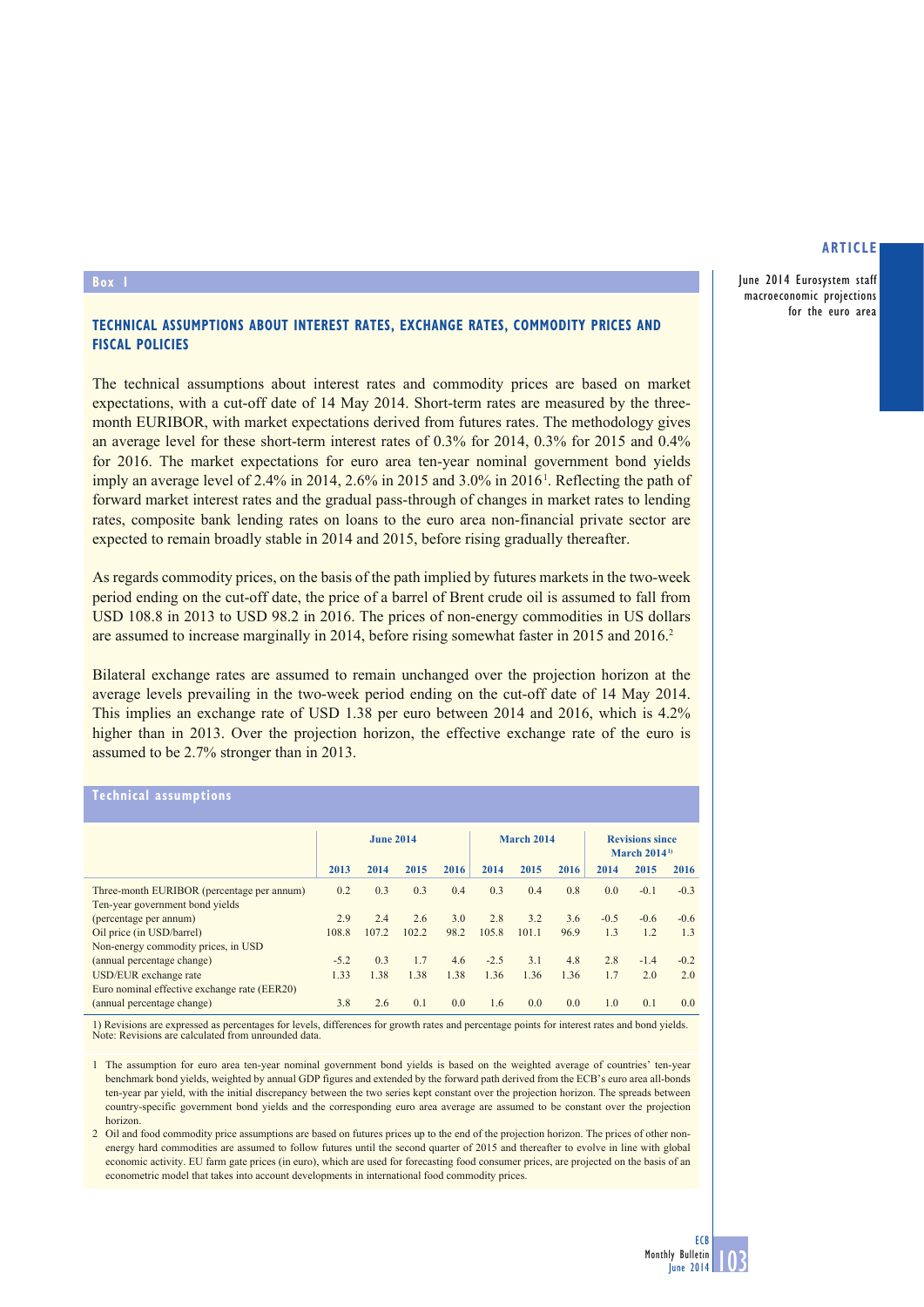The fiscal policy assumptions reflect the approved budget laws of euro area countries, their medium-term budgetary plans and well-specified measures from the updates of the stability programmes that were available as of 21 May 2014. They include all policy measures that have already been approved by national parliaments or that have been defined in sufficient detail by governments and are likely to pass the legislative process. Overall, these assumptions imply, on average, only a small amount of fiscal consolidation over the projection horizon, based on budgetary plans for 2014 and only limited information for 2015 and 2016. The assumed fiscal consolidation over the projection horizon is significantly below that observed in recent years.

Compared with the March 2014 issue of the Monthly Bulletin, the main changes in the technical assumptions include lower short-term and long-term interest rates in the euro area. While US dollar-denominated oil prices are somewhat higher than in March, there has also been a moderate appreciation in the exchange rate of the euro.

## **REAL GDP GROWTH PROJECTIONS**

Euro area real GDP rose by 0.2% in the first quarter of 2014, recording its fourth consecutive quarterly increase. Survey data indicate a stabilisation of business confidence across sectors and across countries in recent months, at levels close to or above their long-term averages, pointing to a further increase in activity in the second quarter of 2014. The underlying growth momentum is projected to increase, particularly in some of the stressed economies. The projected pick-up in activity should be supported mainly by a strengthening of domestic demand, owing to the accommodative monetary policy stance, a return to a broadly neutral fiscal stance following years of substantial fiscal tightening, a return to neutral credit supply conditions, and the improved confidence of both businesses and households in an environment of reduced uncertainty. In particular, private consumption should benefit from the favourable impact of rising wage growth and declining energy prices on real disposable income. Moreover, activity is expected to be increasingly supported by a gradual strengthening of external demand, although initially growth in exports is likely to be hampered by the appreciation in the effective exchange rate of the euro. At the same time, the adverse impact on the outlook for domestic demand, stemming from the need for further adjustment of private and public sector balance sheets and, in particular, from high unemployment in some countries, is expected to diminish only gradually over the projection horizon, while labour supply constraints may emerge in other countries. In annual average terms, real GDP is expected to increase by 1.0% in 2014, 1.7% in 2015 and 1.8% in 2016. This growth pattern reflects a steadily rising contribution from domestic demand combined with a small positive contribution from net exports. As actual growth is projected to exceed the estimated potential growth rate, the output gap is expected to narrow but to still remain negative at the end of the projection horizon.

Looking at the components of demand in more detail, growth in extra-euro area exports is projected to gain momentum in the course of 2014 and 2015, reflecting the gradual strengthening of euro area foreign demand and the fading away of the adverse impact of the euro's recent appreciation. Euro area export market shares are projected to decline marginally over the projection horizon, albeit with rather heterogeneous developments across the euro area countries, reflecting diverse competitiveness developments. Intra-euro area exports are projected to grow more slowly than extra-euro area exports, owing to the still relative weakness of domestic demand within the euro area.

Business investment is projected to pick up gradually during the projection horizon, supported by the strengthening of domestic and external demand in the context of accumulated needs for replacement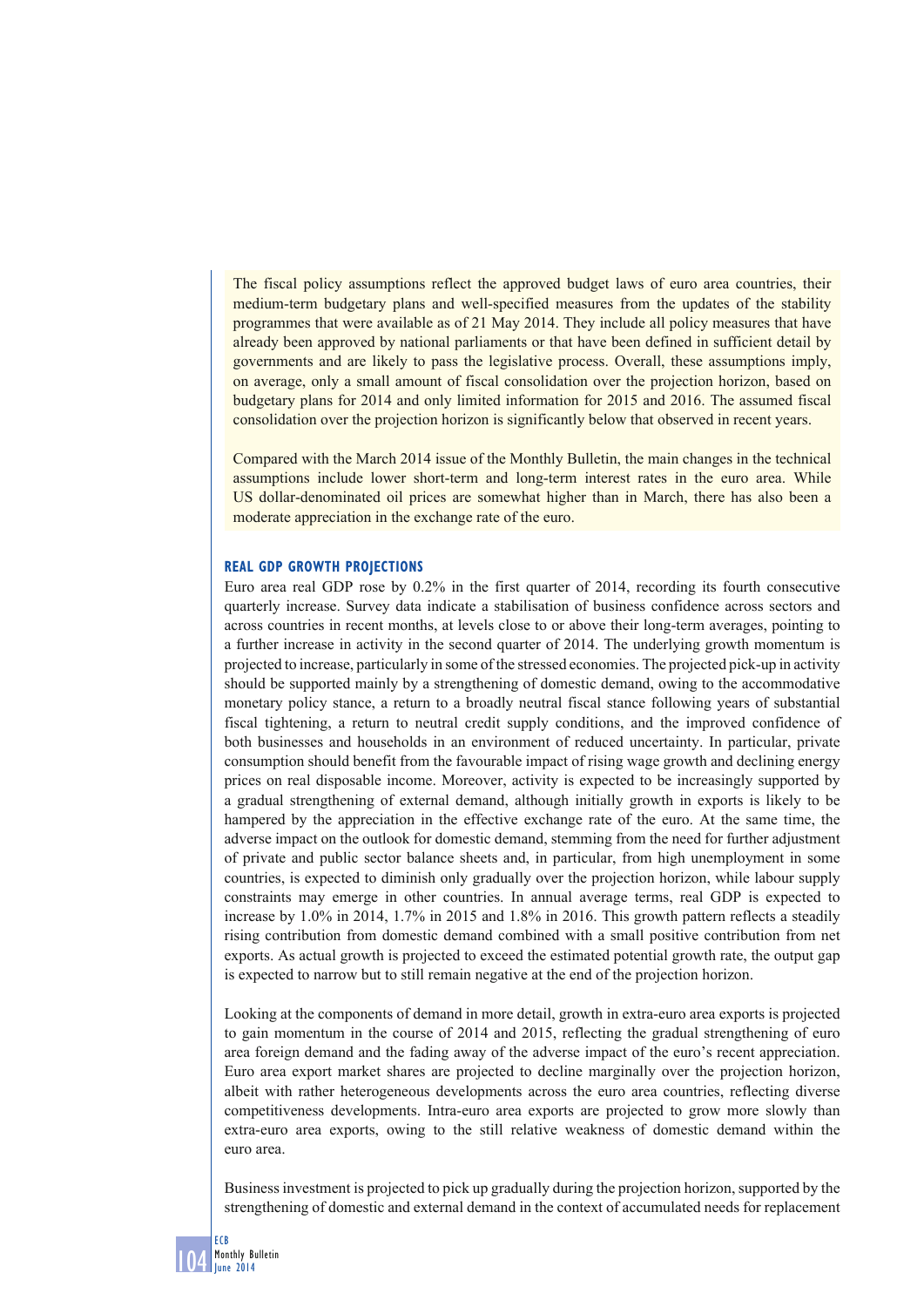June 2014 Eurosystem staff macroeconomic projections for the euro area

# Table 2 Macroeconomic projections for the euro area<sup>1)</sup>

| (annual percentage changes)       |                  |                   |                   |                   |                   |                                                           |                   |        |        |        |
|-----------------------------------|------------------|-------------------|-------------------|-------------------|-------------------|-----------------------------------------------------------|-------------------|--------|--------|--------|
|                                   | <b>June 2014</b> |                   |                   |                   | <b>March 2014</b> | <b>Revisions since</b><br><b>March 2014</b> <sup>2)</sup> |                   |        |        |        |
|                                   | 2013             | 2014              | 2015              | 2016              | 2014              | 2015                                                      | 2016              | 2014   | 2015   | 2016   |
| Real GDP <sup>3)</sup>            | $-0.4$           | 1.0               | 1.7               | 1.8               | 1.2               | 1.5                                                       | 1.8               | $-0.1$ | 0.2    | 0.0    |
|                                   |                  | $[0.6 - 1.4]^{4}$ | $[0.6 - 2.8]^{4}$ | $[0.5 - 3.1]^{4}$ | $[0.8 - 1.6]^{4}$ | $[0.4 - 2.6]^{4}$                                         | $[0.7 - 2.9]^{4}$ |        |        |        |
| Private consumption               | $-0.6$           | 0.7               | 1.5               | 1.6               | 0.7               | 1.2                                                       | 1.4               | 0.0    | 0.2    | 0.2    |
| Government consumption            | 0.2              | 0.4               | 0.4               | 0.4               | 0.4               | 0.4                                                       | 0.7               | 0.0    | 0.0    | $-0.3$ |
| Gross fixed capital               |                  |                   |                   |                   |                   |                                                           |                   |        |        |        |
| formation                         | $-2.7$           | 1.7               | 3.1               | 3.5               | 2.1               | 2.7                                                       | 3.7               | $-0.4$ | 0.4    | $-0.2$ |
| Exports <sup>5</sup>              | 1.7              | 3.6               | 4.8               | 5.3               | 3.6               | 4.7                                                       | 5.1               | 0.1    | 0.1    | 0.2    |
| Imports <sup>5)</sup>             | 0.5              | 3.6               | 4.8               | 5.5               | 3.5               | 4.7                                                       | 5.2               | 0.1    | 0.1    | 0.3    |
| Employment                        | $-0.8$           | 0.3               | 0.5               | 0.7               | 0.2               | 0.5                                                       | 0.7               | 0.1    | 0.1    | 0.0    |
| Unemployment rate                 |                  |                   |                   |                   |                   |                                                           |                   |        |        |        |
| (percentage of labour force)      | 12.0             | 11.8              | 11.5              | 11.0              | 11.9              | 11.7                                                      | 11.4              | $-0.2$ | $-0.3$ | $-0.4$ |
| <b>HICP</b>                       | 1.4              | 0.7               | 1.1               | 1.4               | 1.0               | 1.3                                                       | 1.5               | $-0.3$ | $-0.1$ | $-0.1$ |
|                                   |                  | $[0.6 - 0.8]^{4}$ | $[0.5 - 1.7]^{4}$ | $[0.6 - 2.2]^{4}$ | $[0.7 - 1.3]^{4}$ | $[0.6 - 2.0]^{4}$                                         | $[0.7 - 2.3]^{4}$ |        |        |        |
| HICP excluding energy             | 1.4              | 1.0               | 1.3               | 1.6               | 1.2               | 1.5                                                       | 1.7               | $-0.2$ | $-0.1$ | $-0.1$ |
| HICP excluding energy             |                  |                   |                   |                   |                   |                                                           |                   |        |        |        |
| and food                          | 1.1              | 1.0               | 1.2               | 1.5               | 1.1               | 1.4                                                       | 1.7               | $-0.1$ | $-0.2$ | $-0.1$ |
| HICP excluding energy.            |                  |                   |                   |                   |                   |                                                           |                   |        |        |        |
| food and changes                  |                  |                   |                   |                   |                   |                                                           |                   |        |        |        |
| in indirect taxes <sup>6)</sup>   | 1.0              | 0.9               | 1.2               | 1.5               | 1.0               | 1.4                                                       | 1.7               | $-0.1$ | $-0.2$ | $-0.2$ |
| Unit labour costs                 | 1.2              | 0.9               | 0.7               | 1.1               | 0.8               | 1.0                                                       | 1.2               | 0.1    | $-0.3$ | $-0.1$ |
| Compensation per                  |                  |                   |                   |                   |                   |                                                           |                   |        |        |        |
| employee                          | 1.7              | 1.6               | 1.9               | 2.2               | 1.7               | 2.0                                                       | 2.3               | $-0.1$ | $-0.1$ | $-0.1$ |
| Labour productivity               | 0.5              | 0.7               | 1.1               | 1.0               | 0.9               | 1.0                                                       | 1.1               | $-0.2$ | 0.1    | $-0.1$ |
| General government                |                  |                   |                   |                   |                   |                                                           |                   |        |        |        |
| budget balance                    | $-3.0$           | $-2.5$            | $-2.3$            | $-1.9$            | $-2.7$            | $-2.5$                                                    | $-2.1$            | 0.2    | 0.2    | 0.2    |
| Structural budget balance         |                  |                   |                   |                   |                   |                                                           |                   |        |        |        |
| (percentage of GDP) <sup>7)</sup> | $-2.2$           | $-2.0$            | $-2.0$            | $-1.9$            | $-2.2$            | $-2.2$                                                    | $-2.0$            | 0.3    | 0.2    | 0.1    |
| General government                |                  |                   |                   |                   |                   |                                                           |                   |        |        |        |
| gross debt                        | 92.6             | 93.4              | 92.6              | 91.1              | 93.5              | 93.2                                                      | 92.2              | 0.0    | $-0.7$ | $-1.1$ |
| Current account balance           |                  |                   |                   |                   |                   |                                                           |                   |        |        |        |
| (percentage of GDP)               | 2.4              | 2.6               | 2.6               | 2.8               | 2.4               | 2.6                                                       | 2.7               | 0.2    | 0.0    | 0.1    |

1) The data refer to the euro area including Latvia, except for the HICP data in 2013. The average annual percentage change in the HICP<br>for 2014 is based on a euro area composition in 2013 that already includes Latvia.<br>2)

3) Working day-adjusted data.

4) The ranges shown around the projections are based on the differences between actual outcomes and previous projections carried out over a number of years. The width of the ranges is twice the average absolute value of th the ranges, involving a correction for exceptional events, is documented in *New procedure for constructing Eurosystem and ECB staff*<br>*projection ranges*, ECB, December 2009, available on the ECB's website.<br>5) Including in

6) The sub-index is based on estimates of actual impacts of indirect taxes. This may differ from Eurostat data, which assume a full and immediate pass-through of tax impacts to the HICP.<br>7) Calculated as the government ba

investment, the very low level of interest rates, a strengthening of profits, reduced uncertainty and the easing of adverse credit supply effects. However, the combined adverse impact of lower trend growth and the need for further corporate balance sheet restructuring in some euro area countries is assessed to dampen the recovery of business investment over the projection horizon.

Residential investment is projected to pick up gradually as activity recovers in an environment of low mortgage rates. However, over the next few quarters, further adjustment needs in the housing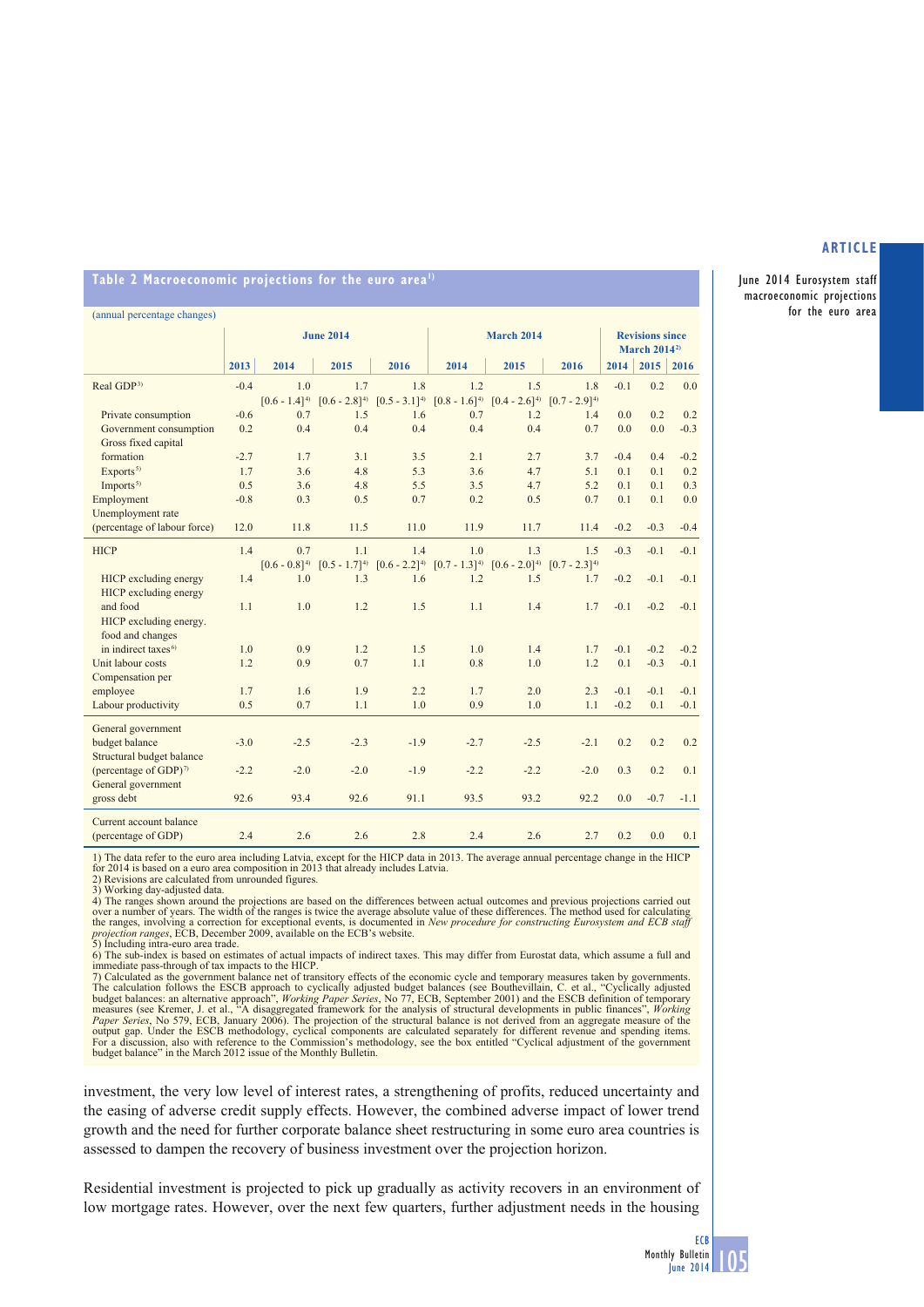markets in some countries and weak growth in real disposable income will continue to weigh on the outlook. Government investment is expected to remain weak throughout the projection horizon, owing to the planned fiscal consolidation measures in several euro area countries that outweigh the more expansionary public investment profile in others.

Employment in terms of persons stabilised in the second half of 2013 and is projected to pick up modestly thereafter. The weak recovery in employment reflects the slow pick-up in activity, the lagged response of employment to output growth and further cuts in the public sector headcount in some countries. These factors are likely to outweigh the positive impact of labour market reforms, which have increased flexibility and supported private sector job creation, especially in some stressed countries. The labour force is expected to increase moderately over the projection horizon, owing to immigration and increases in the participation of certain segments of the population amid an improving labour market situation. The unemployment rate has edged down in recent months and is expected to decline further over the projection horizon but to remain above the levels recorded before the crisis. Labour productivity (measured as output per person employed) is projected to improve, reflecting the expected pick-up in real GDP growth and the lagged response of employment to developments in activity.

Private consumption is expected to gain some momentum during the course of 2014 and to increase further in 2015 and 2016, closely following real disposable income growth, as the saving ratio remains flat. Growth in real disposable income is projected to be supported by stronger labour income, reflecting rising employment and higher wage growth, a less adverse impact of fiscal consolidation and low inflation developments. Government consumption is assumed to increase moderately over the projection horizon.

Extra-euro area imports are projected to grow moderately over the projection horizon, while remaining constrained by the subdued growth of total euro area demand. Net trade is expected to contribute moderately to real GDP growth over the projection horizon. The current account surplus is expected to rise slightly, reaching 2.8% of GDP in 2016.

Compared with the macroeconomic projections published in the March 2014 issue of the Monthly Bulletin, the real GDP growth projection for 2014 has been revised down from 1.2% to 1.0%, reflecting the weaker than expected outcome for the first quarter. The real GDP growth projection for 2015 has been revised up from 1.5% to 1.7%, on account of lower interest rate assumptions and lower commodity price inflation supporting real incomes. The projection for 2016 is broadly unchanged.

## **PRICE AND COST PROJECTIONS**

According to Eurostat's flash estimate, overall HICP inflation stood at 0.5% in May 2014. The subdued current rate of inflation reflects a stagnation of energy prices, food prices and non-energy industrial goods prices, as well as a subdued trend in services prices.

Headline HICP inflation is expected to remain at low levels until the third quarter of 2014. It is then projected to rise gradually and to reach 1.5% by the end of the projection horizon. This projected gradual pick-up in overall HICP inflation reflects the gradual strengthening of the economic recovery and its implications in terms of a narrowing of the negative output gap and a pick-up in wage and profit growth. The assumption of increasing prices of non-energy commodities and imported manufactured goods also implies an upward impact on inflation. Nonetheless, the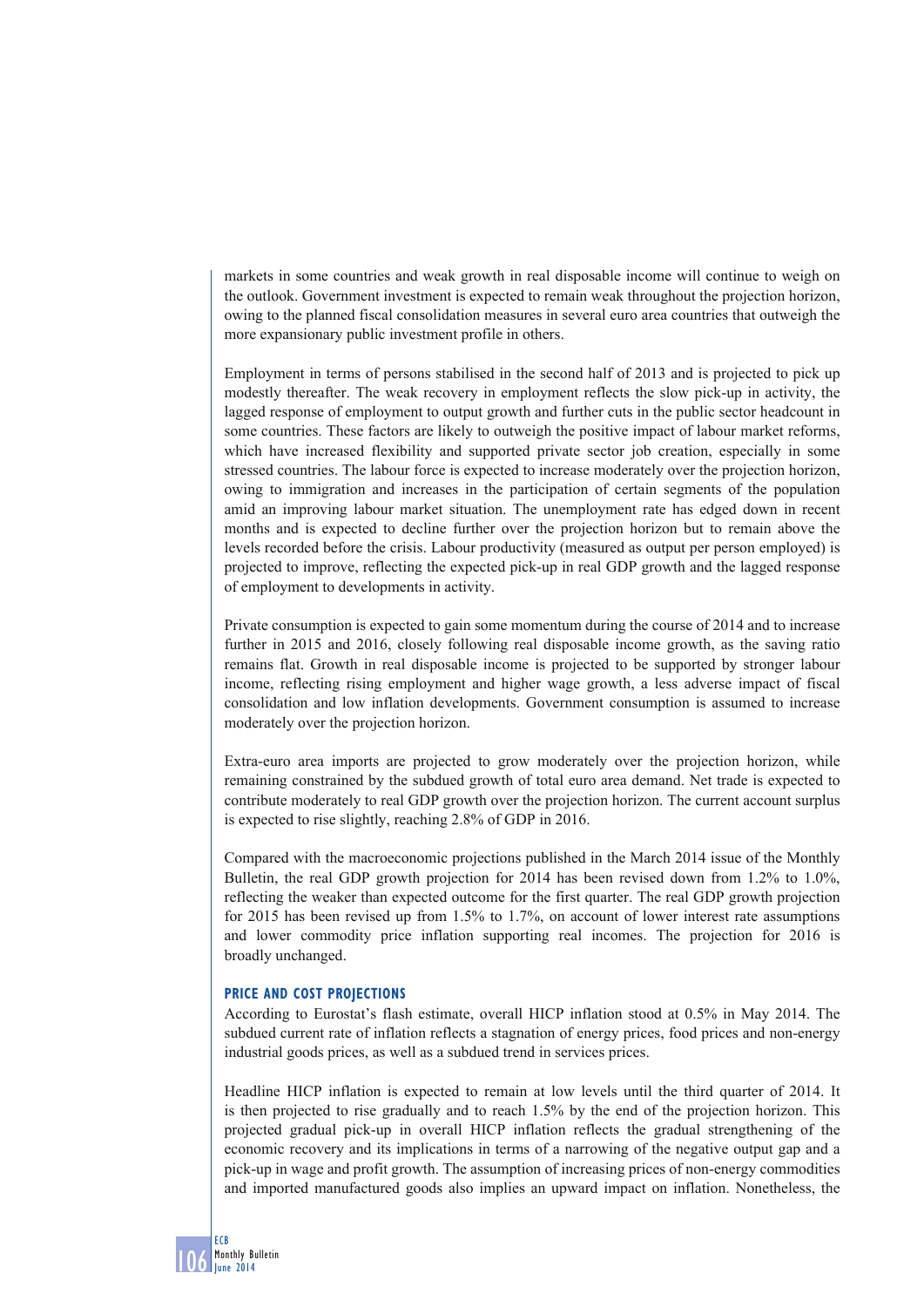June 2014 Eurosystem staff macroeconomic projections for the euro area

projected increase in inflation should be modest, contained in particular by the assumption of declining oil prices according to futures markets, the lagged impact of the marked appreciation in the exchange rate of the euro since mid-2012 and the fact that, despite a narrowing of the output gap, there is still likely to be slack in the economy until 2016.

In more detail, energy price inflation is expected to rise from its very negative rate in early 2014 but to remain slightly negative over most of the projection horizon, in line with the downward sloping path of the oil price futures curve. The marginally negative contribution from energy prices to HICP inflation over the projection horizon compares with an average contribution of around 0.5 percentage point over the period 1999-2013 and explains, to a large extent, the moderate inflation outlook.

Food price inflation is projected to continue to decline until the third quarter of 2014, owing to the delayed pass-through of past declines in food commodity prices and to downward base effects. Given the assumed increase in EU farm gate prices and the gradual economic recovery, food price inflation is expected to rise continually over the projection horizon and to average 1.9% in 2016. The average contribution from food price inflation to headline inflation is 0.3 percentage point over the projection horizon, compared with an average contribution of around 0.5 percentage point since 1999.

HICP inflation excluding food and energy is expected to have bottomed out during the fourth quarter of 2013 and the first few months of 2014. It is projected to pick up over the projection horizon as the recovery gains momentum, leading to rising growth rates for wages and profits, and to reach 1.7% in the last quarter of 2016. The average contribution from HICP inflation excluding food and energy to headline inflation over the projection horizon is expected to amount to 0.9 percentage point, which is only slightly below its average since 1999.

Increases in indirect taxes that are included in fiscal consolidation plans are expected to make a small upward contribution of around 0.1 percentage point to HICP inflation in 2014. The magnitude of this contribution is slightly smaller than that recorded in 2013. In 2015 and 2016, the contributions are currently expected to be negligible, given the lack of information on approved fiscal measures for those years.

External price pressures weakened substantially in the course of 2013, reflecting the impact of sluggish global growth on global prices, the appreciation of the euro and declines in oil and non-oil commodity prices. Looking ahead, the annual growth rate of the import deflator is expected to rise gradually over the projection horizon and to turn positive at the beginning of 2015. It is projected to average 1.2% in 2016, a rate close to its long-term average growth rate. The increase in the growth rate of the import deflator reflects the assumed strengthening of global growth and thus increasing global manufacturing prices, the expected pick-up in non-energy commodity prices and the fading effects from the past appreciation of the euro.

With regard to domestic price pressures, the gradual improvement in euro area labour market conditions is expected to lead to a pick-up in compensation per employee. However, unit labour cost growth is projected to be dampened in the first two years of the projection horizon by a stronger increase in productivity than nominal wage growth, reflecting the cyclical recovery in productivity. In 2016, a continued strengthening of wage growth, together with a weakening of productivity growth, is expected to contribute to a pick-up in unit labour cost growth.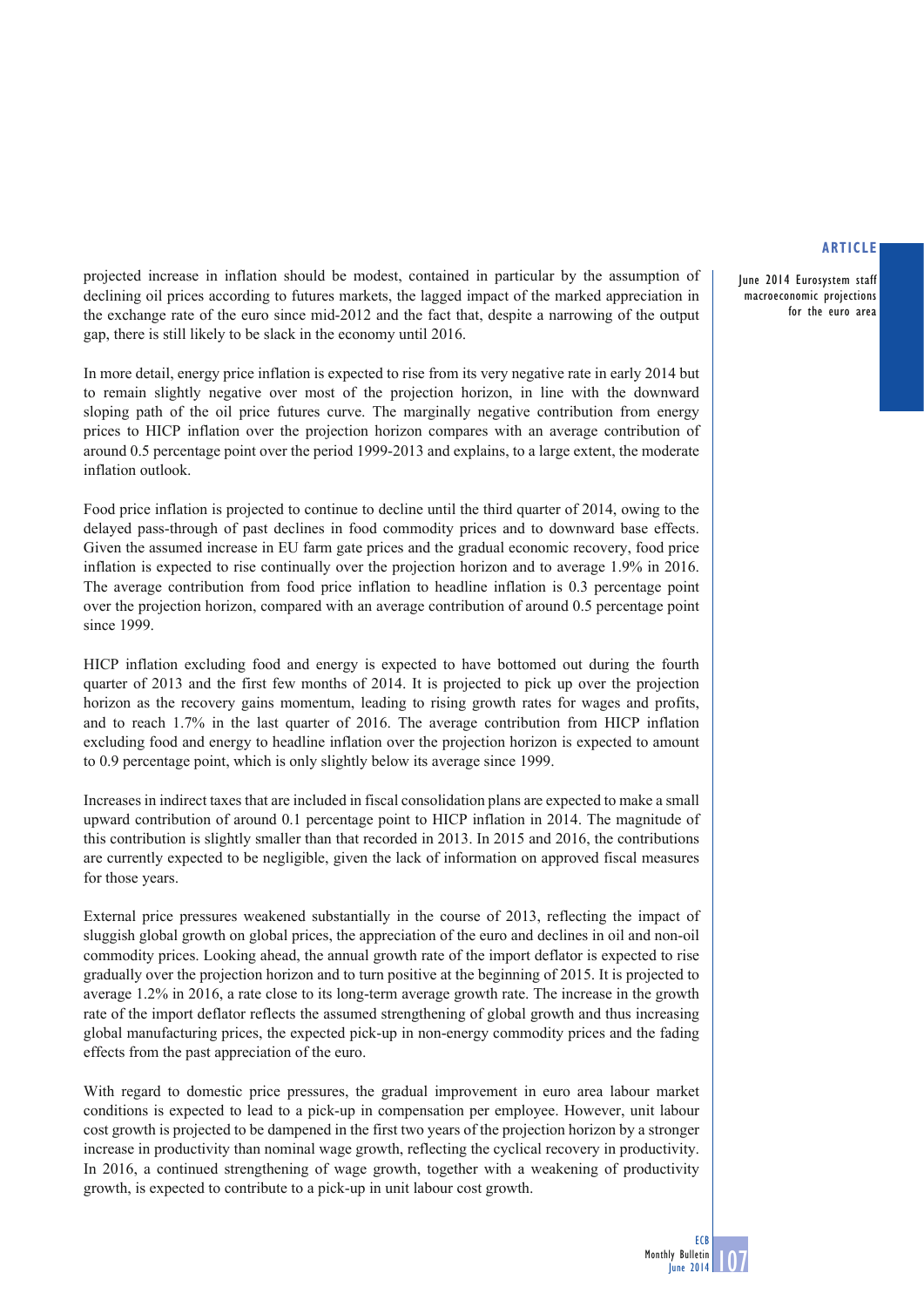## **Chart 1 Macroeconomic projections 1)**



1) The ranges shown around the central projections are based on the differences between actual outcomes and previous projections carried out over a number of years. The width of the ranges is twice the average absolute val for calculating the ranges, involving a correction for exceptional events, is documented in *New procedure for constructing Eurosystem*  For calculating the ranges, involving a correction for exceptional events, is documented and *ECB* staff projection ranges, ECB, December 2009, available on the ECB's website. 2) Working day-adjusted data

Profit margins (as measured by the difference between the GDP deflator at factor cost and unit labour cost growth) are expected to increase over the projection horizon, supported by the cyclical recovery of the economy.

Compared with the macroeconomic projections published in the March 2014 issue of the Monthly Bulletin, the projection for headline HICP inflation in 2014 has been revised down from 1.0% to 0.7%, largely reflecting the lower than expected outcomes in recent months. The projections for HICP inflation in 2015 and 2016 have been revised down from 1.3% to 1.1% and from 1.5% to 1.4% respectively, mainly reflecting lower unit labour cost growth.

#### **FISCAL OUTLOOK**

On the basis of the assumptions outlined in Box 1, the general government deficit-to-GDP ratio for the euro area is projected to decrease from 3.0% in 2013 to 2.5% in 2014 and to fall further to 1.9% in 2016. This reduction mainly reflects an improvement in the cyclical position. In addition, an improvement in the cyclically adjusted primary balance is expected on account of fiscal consolidation efforts in some euro area countries and only negligible government assistance to the financial sector. The structural budget balance is projected to improve somewhat throughout the projection period, albeit at a slower pace than in recent years. This improvement is mainly driven by assumed continued moderate growth in government expenditure. The euro area general government gross debt-to-GDP ratio is projected to peak at 93.4% in 2014, declining thereafter to 91.1% in 2016.

The following boxes include certain sensitivity analyses (Box 2), comments on the euro area's exposure to the crisis in Ukraine (Box 3) and a comparison with other available forecasts (Box 4).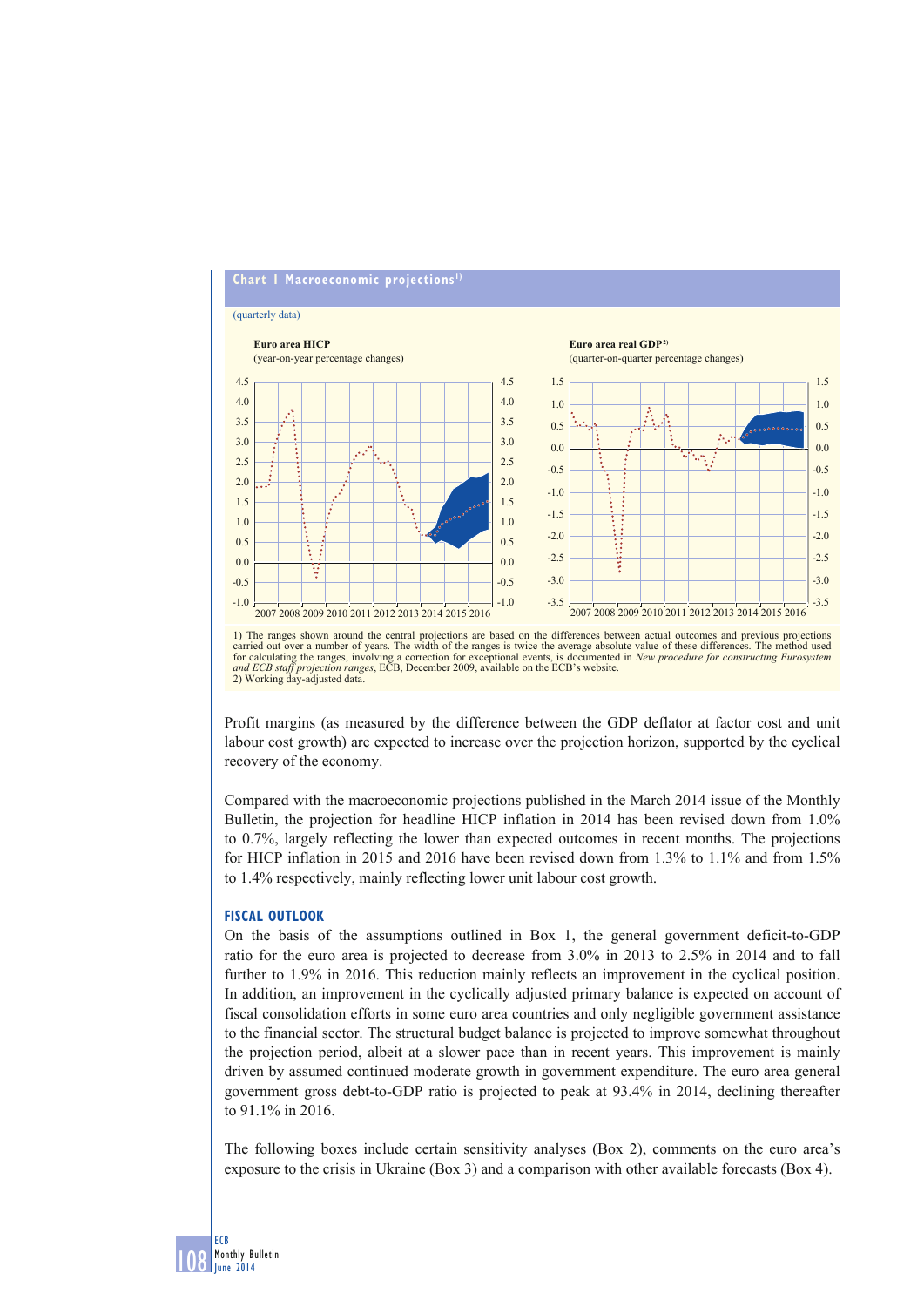June 2014 Eurosystem staff macroeconomic projections for the euro area

#### **Box 2**

# **SENSITIVITY ANALYSES**

Projections rely heavily on technical assumptions regarding the evolution of certain key variables. Given that some of these variables can have a large impact on the projections of the euro area, the sensitivity of the latter with respect to alternative paths of these underlying assumptions can help in the analysis of risks around the projections. This box discusses the uncertainty around three key underlying assumptions and the sensitivity of the projections with respect to these assumptions.<sup>1</sup>

## **1) An alternative oil price path**

The assumptions for oil prices in the current Eurosystem staff projections are taken from market expectations as measured by oil futures prices, which predict a fall of oil prices over the projection horizon (see Box 1). However, uncertainty remains regarding this profile. There is uncertainty over the evolution of developments in both supply and demand.

The expected fall in oil prices may reflect a market view that oil production in several OPEC countries, which has been reduced recently due to political instability or geopolitical tensions, will partly recover and/or will be compensated by an increase in US production of shale oil. However, higher oil prices might emerge in the event of unexpected geopolitical events in major oil-producing countries in the short term or of a stronger global recovery in the medium term.

Overall, in the context of a global recovery, an oil price higher than the one assumed in the baseline projection appears to be plausible. Therefore, an increasing upward adjustment of the path of oil price futures is considered in this sensitivity analysis.<sup>2</sup> The alternative path assumes oil prices to be 1%, 7% and 13% above futures prices for 2014, 2015 and 2016, respectively. Based on Eurosystem staff macroeconomic models, the higher oil price would cause HICP inflation to be 0.2 percentage point above the baseline projection for 2015 and 2016. At the same time, higher oil prices would also dampen real GDP growth, which would be 0.1 percentage point lower in 2015 and 2016.

## **2) Lower foreign demand**

The linkage between global trade and global GDP growth seems to have changed in recent years. Before the financial crisis, global imports typically rose considerably faster than activity (the historical elasticity of trade to activity growth between 1982 and 2007 was 1.8). However, since 2011, global GDP and imports have grown at a similar pace (with the elasticity between 2011 and 2013 averaging 1.1). Continuing this period of relative trade weakness, global trade has softened slightly at the start of 2014.

The baseline projection assumes a gradual recovery in global trade momentum over the projection horizon, albeit to a somewhat lower long-term elasticity to activity than before

<sup>1</sup> All simulations have been conducted under the assumption of no policy change and no change to any other variable concerning the technical assumptions and the international environment of the euro area.

<sup>2</sup> For a detailed description of the model that was used to derive this upward adjustment, see Pagano, P. and Pisani, M., "Risk-adjusted forecasts of oil prices", *The B.E. Journal of Macroeconomics*, Vol. 9, Issue 1, Art. 24, 2009.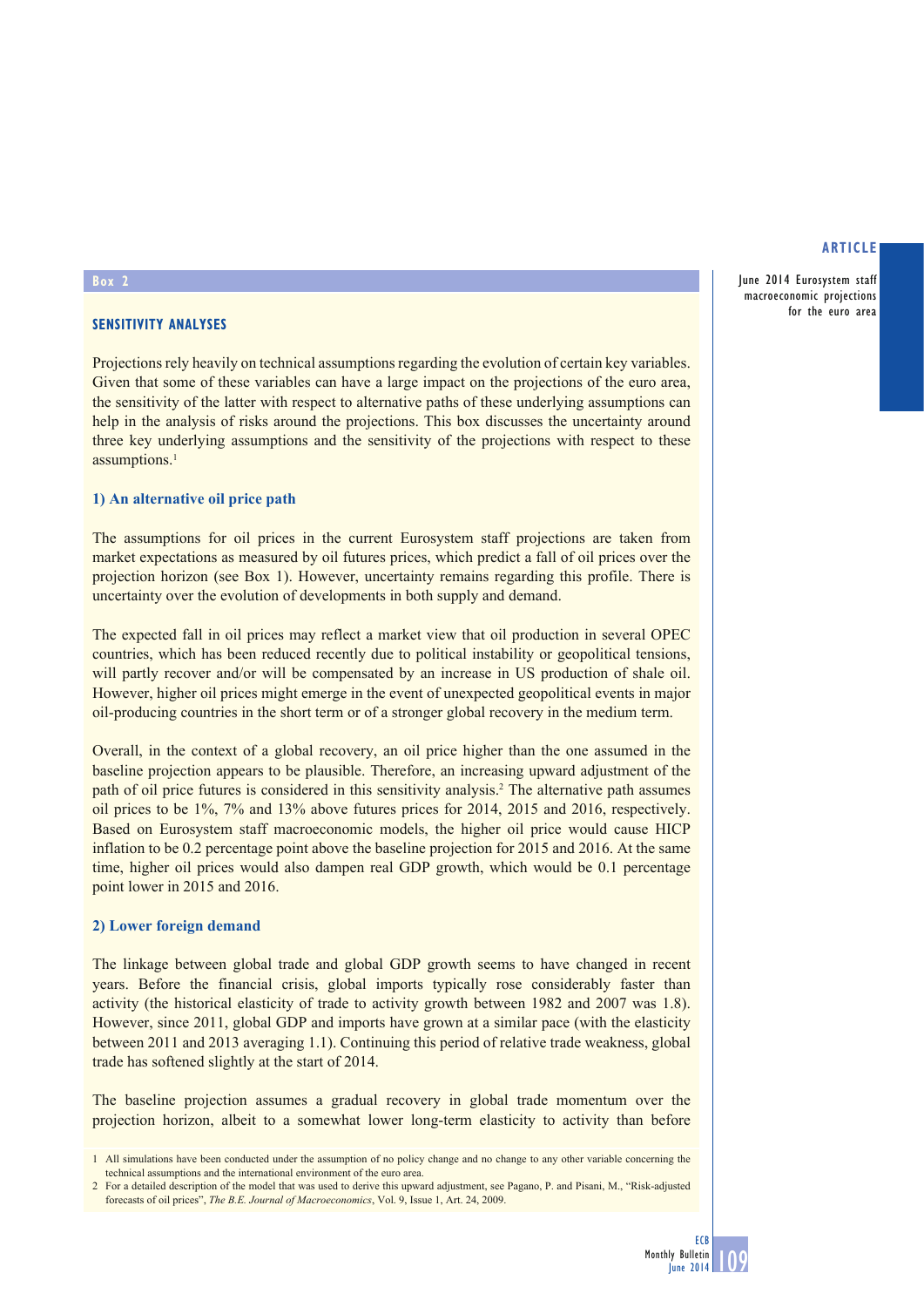the financial crisis. In this sensitivity analysis, the implications of a lower profile for global imports and euro area foreign demand are considered. It is assumed that global trade elasticity remains at a level similar to that in the recent past, i.e. at 1.1. This implies a reduction in the growth of euro area foreign demand of 0.3 percentage point in 2014 and 1.4 percentage points in both 2015 and 2016.

The results from Eurosystem staff macroeconomic models point to lower real GDP growth (-0.2 percentage point in 2015 and 2016) and lower HICP inflation in 2016 (-0.1 percentage point).

## **3) Additional fiscal consolidation**

As stated in Box 1, the fiscal policy assumptions include all policy measures that have already been approved by national parliaments or that have been specified in sufficient detail by governments and are likely to pass the legislative process. For most countries, the measures included in the baseline projection fall short of the fiscal consolidation requirements under the corrective and preventive arms of the Stability and Growth Pact. The commitment to comply with these requirements is broadly reflected in the 2014 stability programmes and in EU-IMF programme documents. However, the underlying measures to achieve these targets are often either missing or not sufficiently well specified. Accordingly, they are not taken into account in the baseline projection, especially over the period 2015-2016, which in most countries is not covered by the current budgets. It is therefore not only necessary but also likely that additional fiscal consolidation measures, as compared with those embedded in the baseline, will be adopted by most governments by 2016.

#### **Assumptions underlying the fiscal sensitivity analysis**

The fiscal sensitivity analysis takes as a starting point the "fiscal gap" between governments' budgetary targets and the baseline budget projections. Country-specific conditions and information in terms of both size and composition are used to gauge the likely additional fiscal consolidation. In particular, country-specific information aims to capture uncertainties surrounding fiscal targets, the likelihood of additional fiscal consolidation measures and the associated macroeconomic feedback effects.

On the basis of this approach, the additional consolidation for the euro area is assessed to be about 0.1% of GDP in 2014, while further additional measures are assessed to be likely in 2015 (about 0.4% of GDP) and somewhat fewer in 2016 (about 0.2% of GDP), bringing the cumulative amount of additional consolidation to around 0.7% of GDP by the end of 2016. As regards the composition of fiscal measures, the sensitivity analysis seeks to incorporate country and timespecific profiles of the most likely additional consolidation efforts. In this exercise, at the euro area aggregate level, fiscal consolidation is assessed to be tilted to the expenditure side of the budget, but it also includes increases in indirect and direct taxes and social security contributions.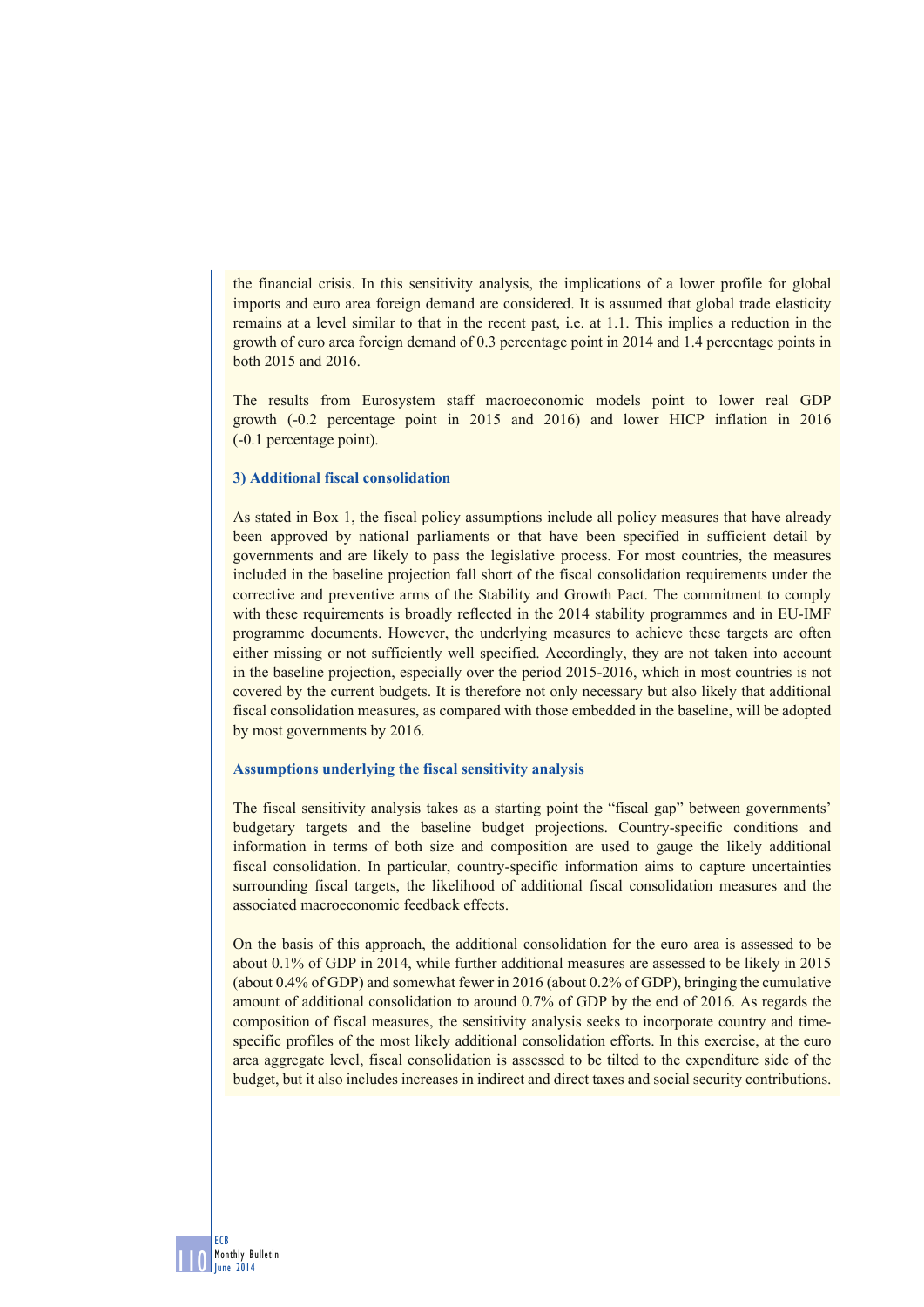June 2014 Eurosystem staff macroeconomic projections for the euro area

**The estimated macroeconomic impact of additional fiscal consolidation on GDP growth and HICP inflation in the euro area**

| (percentage of GDP)                                                          |        |        |        |
|------------------------------------------------------------------------------|--------|--------|--------|
|                                                                              | 2014   | 2015   | 2016   |
| Government budget targets <sup>1)</sup>                                      | $-2.5$ | $-1.8$ | $-1.2$ |
| Baseline fiscal projections                                                  | $-2.5$ | $-2.3$ | $-1.9$ |
| Additional fiscal consolidation (cumulative) <sup>2)</sup>                   | 0.1    | 0.5    | 0.7    |
| Effects of additional fiscal consolidation (percentage points) <sup>3)</sup> |        |        |        |
| Real GDP growth                                                              | $-0.1$ | $-0.3$ | $-0.2$ |
| <b>HICP</b> inflation                                                        | 0.0    | 0.1    | 0.0    |

1) Nominal targets, as included in the latest EU-IMF programme documents for the relevant countries and 2014 stability programme updates for the remaining countries. 2) Sensitivity analysis based on assessments by Eurosystem staff.

3) Deviations from the baseline in percentage points for real GDP growth and HICP inflation (both on an annual basis). The macroeconomic impact is simulated using the ECB's New Area-Wide Model.

#### **Macroeconomic impact from additional fiscal consolidation**

The simulation results of the impact from the fiscal sensitivity analysis on real GDP growth and HICP inflation for the euro area using the ECB's New Area-Wide Model (NAWM<sup>3</sup>) are summarised in the table below.

The impact on real GDP growth from the additional fiscal consolidation is limited in 2014 but estimated to be at about -0.3 percentage point in 2015 and -0.2 percentage point in 2016. The impact on HICP inflation is estimated at around 0.1 percentage point in 2015.

The current analysis therefore points to some downside risks to the baseline projection for real GDP growth, especially in 2015 and 2016, since not all of the intended fiscal consolidation measures have been included in the baseline. At the same time, there are also small upside risks to inflation, as part of the additional consolidation is assessed to originate from increases in indirect taxes.

It should be stressed that this fiscal sensitivity analysis focuses only on the potential short-term effects of likely additional fiscal consolidation. While even well-designed fiscal consolidation measures often have negative short-term effects on real GDP growth, there are positive longerterm effects on activity that are not evident over the horizon of this analysis.4 Therefore, the results of this analysis should not be interpreted as calling into question the need for additional fiscal consolidation efforts over the projection horizon. Indeed, further consolidation efforts are necessary to restore sound public finances in the euro area. Without such consolidation, there is a risk that the pricing of sovereign debt could be adversely affected. Furthermore, effects on confidence may be negative, hindering the economic recovery.

3 For a description of the New Area-Wide Model, see Christoffel, K., Coenen, G. and Warne, A., "The New Area-Wide Model of the euro area: a micro-founded open-economy model for forecasting and policy analysis", *Working Paper Series*, No 944, ECB, October 2008.

4 For a more detailed analysis of the macroeconomic effects of fiscal consolidation, see the article entitled "Fiscal multipliers and the timing of consolidation", *Monthly Bulletin*, ECB, April 2014.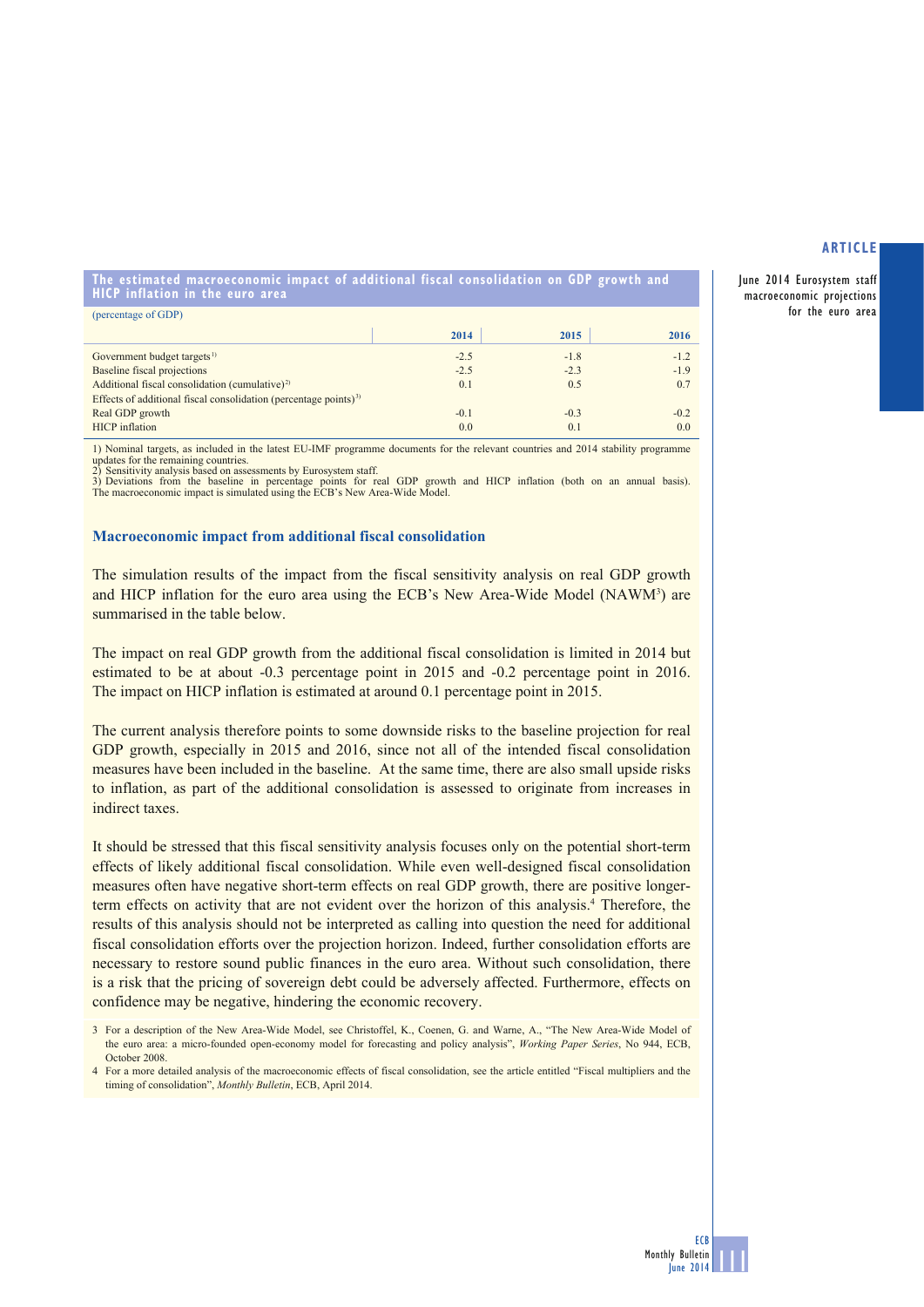## **Box 3**

## **THE EURO AREA'S EXPOSURE TO THE CRISIS IN UKRAINE**

Concerns about a possible escalation of the tensions between Ukraine and Russia have increased lately. This box reviews the exposure of the euro area to Russia and Ukraine and describes the main channels through which the euro area could be affected should the crisis escalate further with the imposition of additional sanctions on Russia.

So far, the crisis has had a notable adverse impact on the Ukrainian and Russian economies but only a limited impact on the euro area economy. While euro area "hard" data appear to be largely unaffected, there is anecdotal evidence of possibly increased uncertainty related to the crisis. However, equity and commodity prices have so far remained relatively stable.

The main potential channels of adverse spillovers to the euro area are trade and financial linkages with Russia, rather than with Ukraine. The euro area imports a considerable amount of energy from Russia, with around 25% of its gas imports and almost 30% of oil imports coming from that country (see Charts A and B). Some euro area countries import gas almost exclusively from Russia. Russia and, to a lesser extent, Ukraine are also destinations for euro area exports. Around 5% of extra-euro area merchandise exports go to Russia, while extra-euro area merchandise exports to Ukraine amount to around 1% (see Chart C). In terms of financial exposure, the claims on Russia



# **Chart B Oil imports from Russia (in 2011)**



Notes: Data for Cyprus and Malta are unavailable. Countries are ordered according to the percentage share of gas imports from Russia in their total gas imports.

Source: Eurostat.

Notes: Data for Estonia, Cyprus, Latvia, Luxembourg, Malta and Slovenia are unavailable. Countries are ordered according to the percentage share of oil imports from Russia in their total oil imports.

<u>| | | |</u> ECB Monthly Bulletin June 2014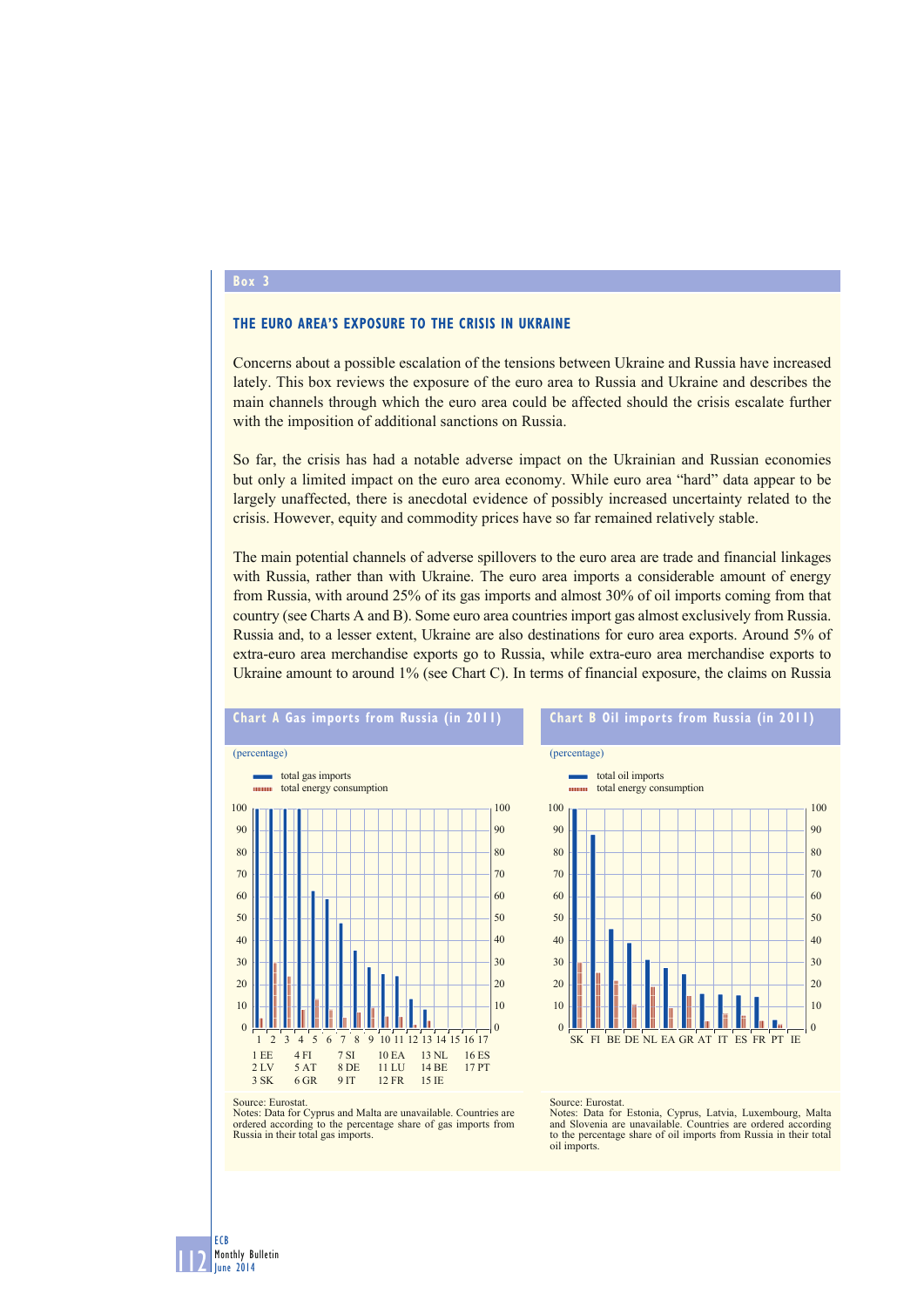June 2014 Eurosystem staff macroeconomic projections for the euro area





**Chart D Foreign claims of selective euro area banks (by country) on Ukraine and Russia**



#### Sources: IMF and ECB calculations.

1) Net of intra-euro area merchandise exports. Notes: Countries are ordered according to the percentage share of merchandise exports to Russia and Ukraine in their total merchandise exports



by euro area banks are equivalent to around 1% of euro area GDP (see Chart D). However, trade and financial linkages exhibit large heterogeneity across euro area countries.

The potential adverse impact from an escalation of the conflict on the euro area economy depends on the type of sanctions imposed by the European Union and the United States on Russia and the retaliatory measures likely to be adopted by Russia. While the specifics of such sanctions are uncertain, such sanctions could lead to a rise in oil prices, a decline in Russia's exports to the euro area, with adverse effects on activity in Russia, and capital outflows leading to a depreciation of the rouble. Unfavourable effects for the euro area could also stem from a drop in equity prices and a fall in confidence as agents become concerned about the intensity of the crisis and its implications.

In the euro area, these channels would likely dampen GDP mainly through the impact on trade and oil prices. At the same time, higher oil prices would lead to higher HICP inflation in the euro area than entailed in the baseline.

In the light of euro area countries' disparate trade exposures and financial links to Russia and Ukraine, any impact from the crisis would be heterogeneous, with those countries that are most exposed to Russia and Ukraine, such as the Baltic States, experiencing the largest adverse impacts.